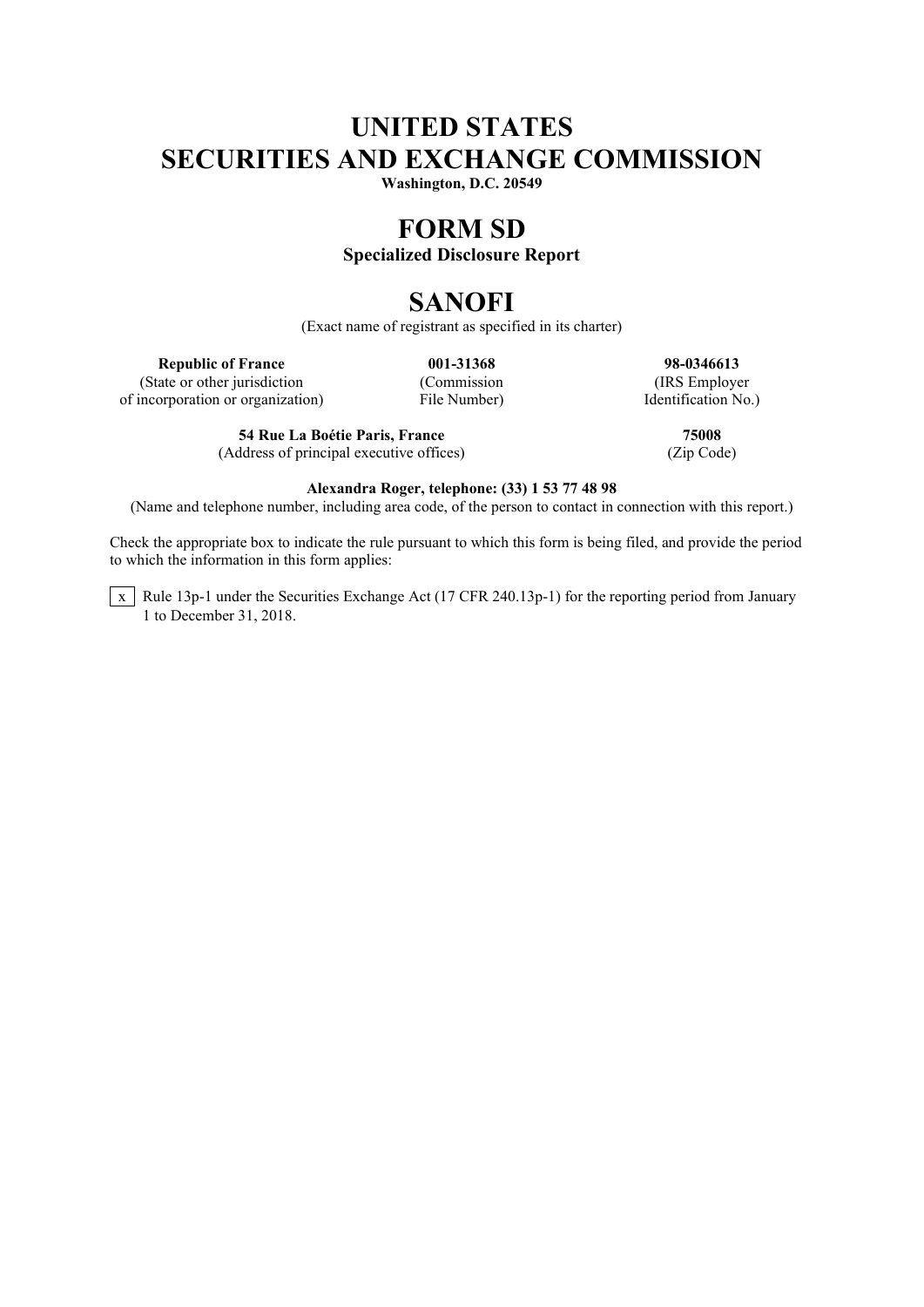### **Section 1 – Conflict Minerals Disclosure**

### **Item 1.01 Conflict Minerals Disclosure and Report**

#### **Conflict Minerals Disclosure**

Sanofi (including its consolidated subsidiaries, the "*Company*") is filing this Form SD pursuant to Rule 13p-1 under the Securities Exchange Act of 1934 for the reporting period from January 1, 2018 to December 31, 2018 (the "*Reporting Period*").

Rule 13p-1, through Form SD, requires the disclosure of certain information if a company manufactures or contracts to manufacture products for which certain "conflict minerals" (as defined below) are necessary to the functionality or production of such products. Form SD defines "*conflict minerals*" as: (i)(a) columbite-tantalite, (b) cassiterite, (c) gold and (d) wolframite, or their derivatives, which are currently limited to tantalum, tin and tungsten; or (ii) any other mineral or its derivatives determined by the U.S. Secretary of State to be financing conflict in the Democratic Republic of the Congo or an "adjoining country," as such term is defined in Form SD (collectively, the "*Covered Countries*").

The Company's operations may at times manufacture, or contract to manufacture, products for which conflict minerals are necessary to the functionality or production of those products (collectively, the "*products*").

#### *Reasonable Country of Origin Inquiry*

As required by Form SD, the Company has conducted a good faith reasonable country of origin inquiry ("*RCOI*") regarding the conflict minerals included in its products during the Reporting Period, which the Company refers to as the "*Subject Minerals*," to determine whether any such Subject Minerals originated in the Covered Countries and/or whether any of the Subject Minerals were from recycled or scrap sources, in accordance with Form SD and related guidance provided by the Securities and Exchange Commission ("*SEC*").

The results of the Company's RCOI regarding the Subject Minerals are set out below.

The Company's global supply chain is complex. In the course of its business operations, the Company may purchase materials and components containing conflict minerals. These materials and components may, in turn, be included in the Company's products. Because the Company does not purchase conflict minerals directly from mines, smelters or refiners, there are many third parties in the supply chain between the Company and the original sources of conflict minerals. As a result, the Company relies on its direct suppliers of materials to provide information regarding the origin of any conflict minerals that are included in their products.

The Company's procurement and industrial affairs departments worked together to search the Company's data base to identify where Subject Minerals were used in its products. As a result of this process, the Company identified a small number of suppliers of materials that provided materials or components containing Subject Minerals (collectively, the "*Covered Suppliers*"). The Company put in place a consultation of the Covered Suppliers to confirm whether the Subject Minerals contained in the materials or components come from Covered Countries. The Company inventoried the responses received from the Covered Suppliers.

No evidence of Covered Country origin has resulted from the RCOI process described above. The Company has no reason to believe that the Subject Minerals contained in its products during the Reporting Period may have originated in the Covered Countries.

As required by Form SD, the disclosure contained in this Form SD regarding the Company's RCOI is available on the Company's website located at http://www.sanofi.com. The content on, or accessible through,